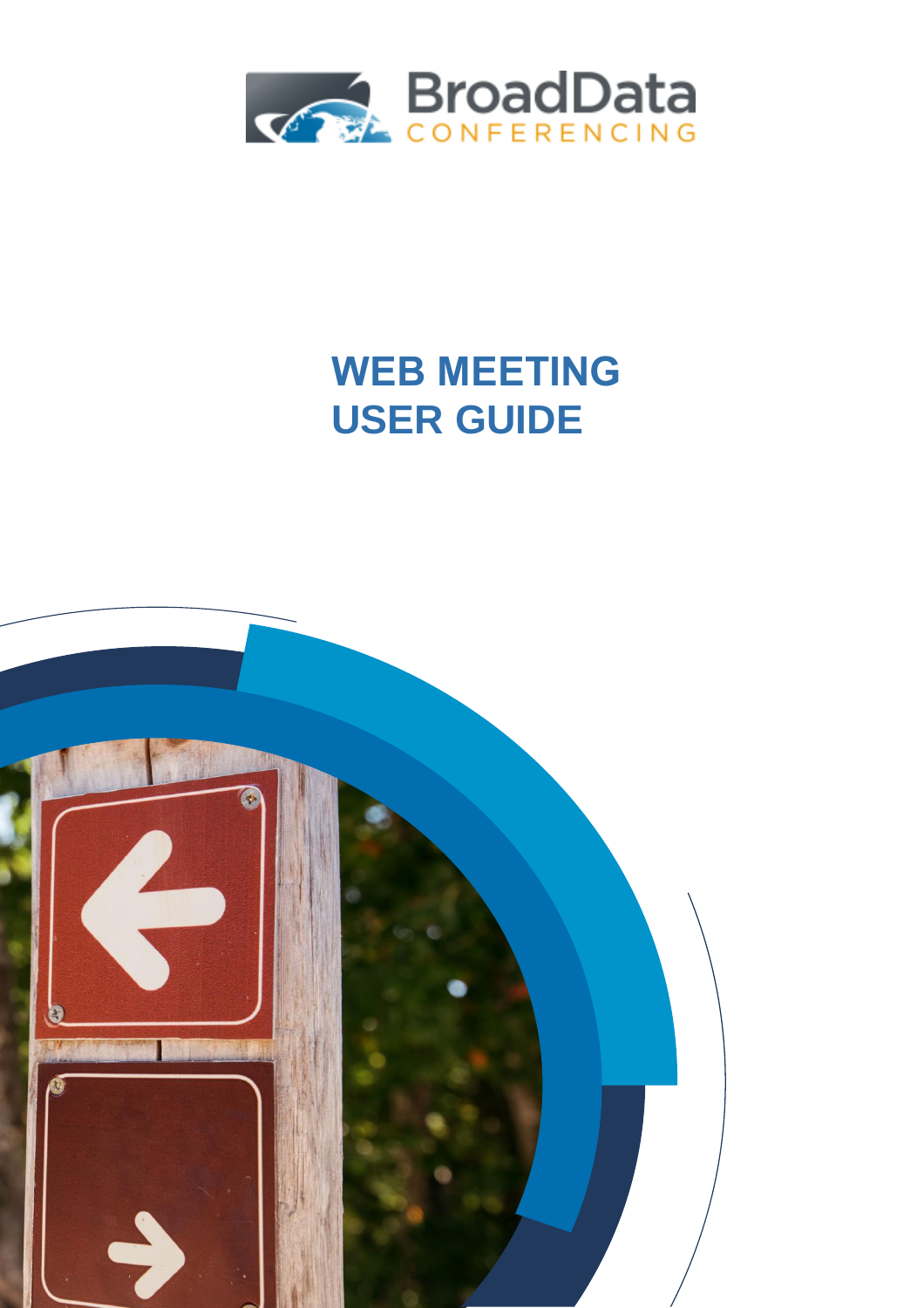# **INTRODUCTION**

We have created this guide to quickly give you the information needed to start using BroadData

#### Web Meetings. **Please see the key points to remember and our meeting checklist:**

- Browser Based Although you don't need to install anything to use BroadData Web Meetings please be sure you are using the most up-to-date version of the browsers we support, which are: Chrome, Safari, Firefox, Opera and Yandex. Upgrade your browser if you use another.
- Allow Sharing Notifications BroadData Web Meetings will need to ask your permission before sharing so please keep your eyes open for notifications asking to share Webcam and Audio as well as screen sharing.
- Close Unnecessary Programs As with any other presentation it is important to be prepared and minimize issues. We recommend closing programs or applications that are not needed when using BroadData Web Meetings to ensure the very best performance.

# **MEETING CHECKLIST**

You may be presenting to your work team or just conducting a one-to-one session online, nevertheless, it is important to feel in control and be prepared.

#### **Here are a few things we recommend you check before starting:**

- Is my camera and audio working and not set to 'mute'? Your computer may have its own mute or disable settings - make sure to check everything is 'on' before trying to share access.
- Is the room I am using suitable? If you are sharing audio and video take a quick look to make sure your background gives the right impression for you. Be sure no background noises such as traffic can affect your presentation.
- Do I have the windows and documents I want to share ready? Take a moment to make sure you are ready to share with everything in the correct order and section.
- Am I ready for this meeting? It is not much different from a real meeting- are you comfortable and in a good position to talk? Do you have water to drink? Make yourself feel at home and be ready for the long haul.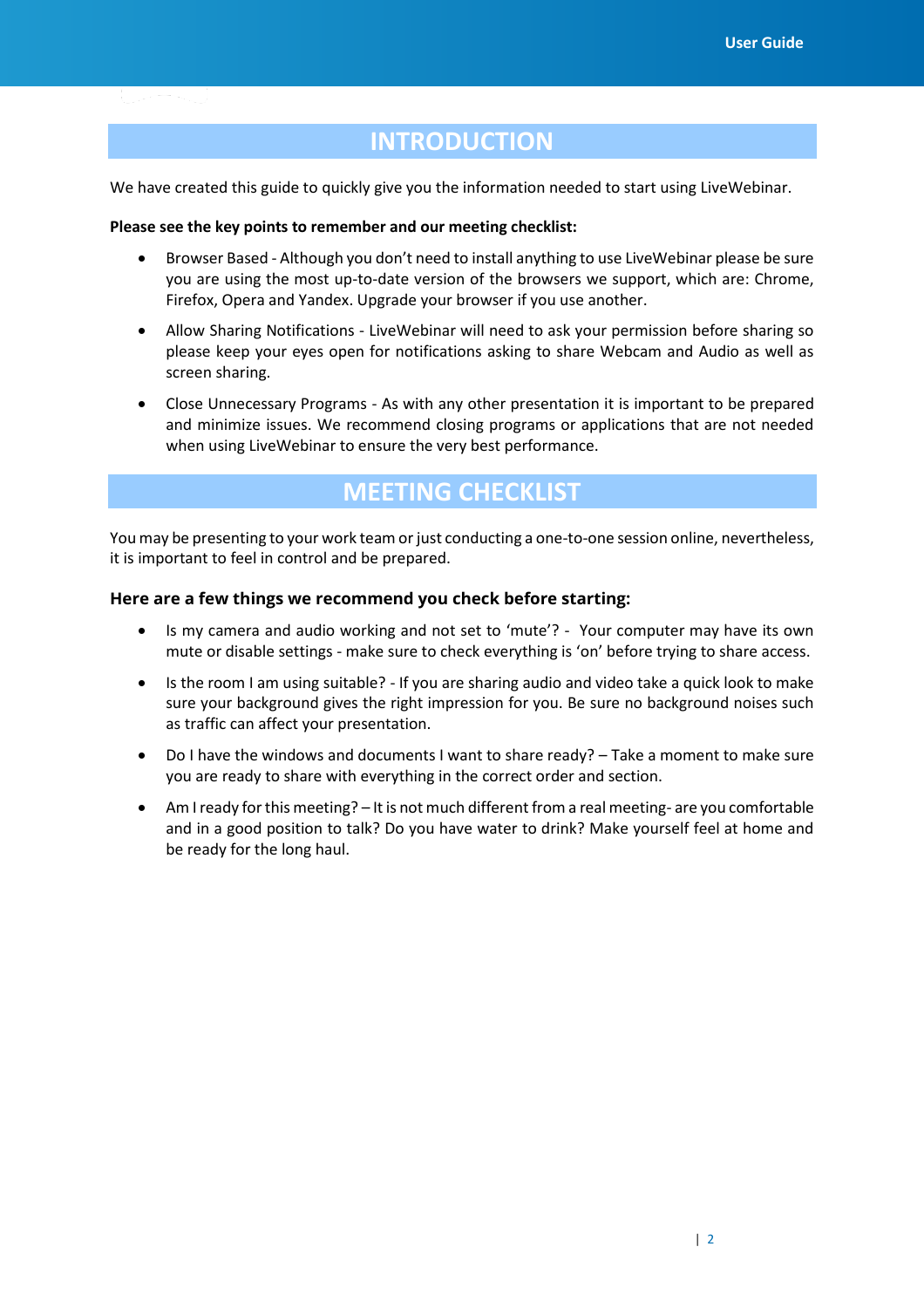### **CREATE**

- Either choose a random name to launch a room instantly or enter your own room name we generate a URL which is now your meeting room address.
- What is 'claim my room'? Think you will be coming back to BroadData Web Meetings? Simply keep the name you chose for any time you return, for life.
- To invite people just give them the room address you will see a range of tools that let you invite by email, SMS and Social Media- don't worry, you can invite people later or at any time.

### **CLICK**

- BroadData Web Meetings has zero installation - once your attendee receives the room address URL you just created they can join by clicking the link. The link will take them directly to your meeting room.
- If you created a randomly generated room the attendee will be placed straight inside the meeting once they click the link. If you want to control when people are able to enter you can use options such as 'password protected' rooms.
- It can be good practice to advise attendees to follow the same guidance as the host to check their browser is up-to-date and that they are in a suitable environment for an online meeting.

# **CONNECT**

Now that you are a host in your very own BroadData Web Meeting you will have a range of tools

to help you present and share your ideas.

#### **Here are some important things to remember:**

- You can share your screen with attendees have windows ready and choose to either share your whole desktop screen or just part of your screen.
- You have control you can remove people from the meeting and also invite when the meeting is in progress. Live chat can also be disabled if you prefer to address questions later as a discussion.
- Take your time remember to allow time for people to join and if need be activate their mic and audio.
- Control what is heard you can choose to either disable the audience's microphones allowing you to present or have an open discussion.